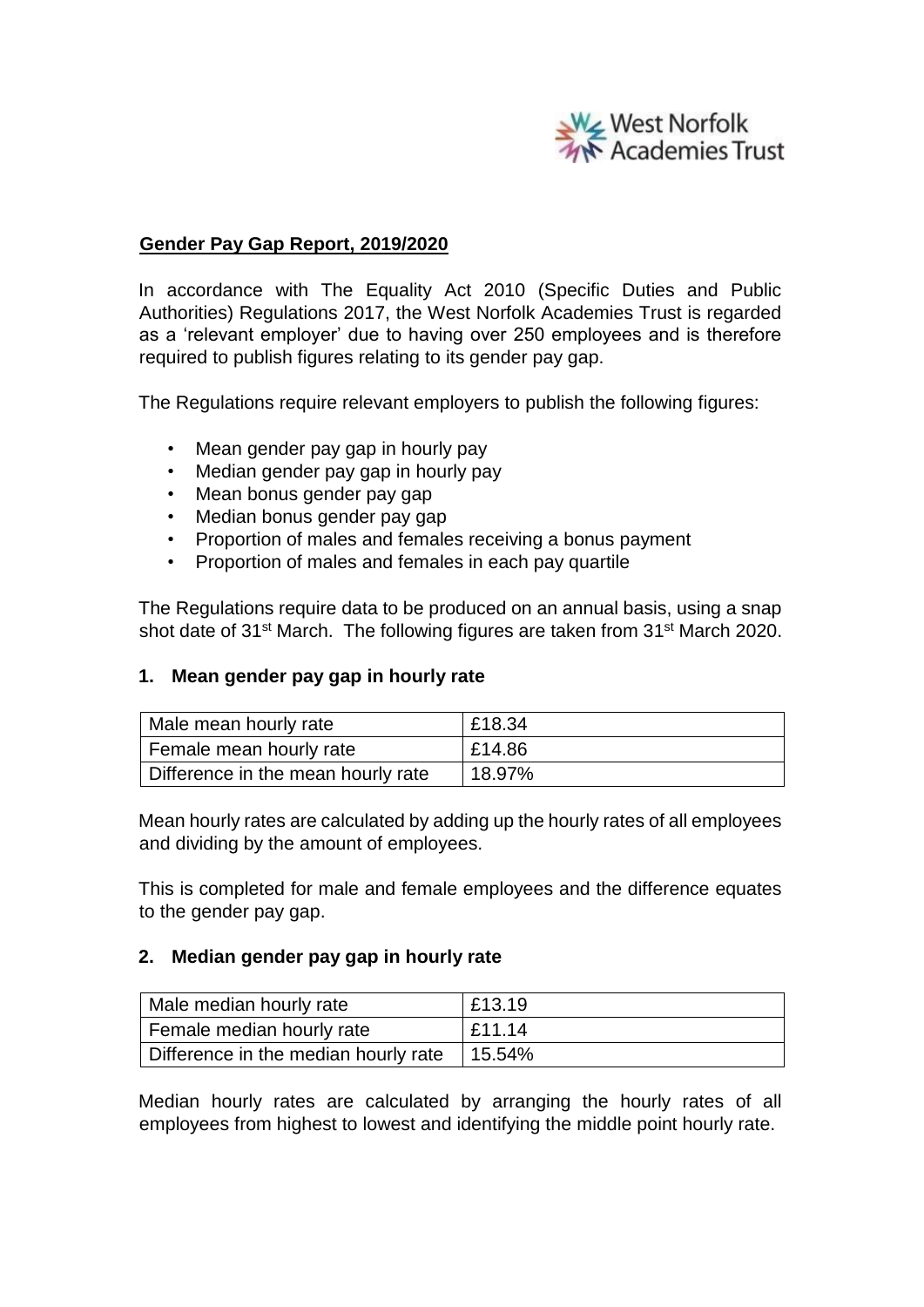This is completed for male and female employees and the difference equates to the gender pay gap.

## **3. Bonus payments**

No bonus payments were paid during the period 1 April 2019 and 31 March 2020 and so no data is provided in relation to this.

|                       | Male % | Female % |
|-----------------------|--------|----------|
| Lower quartile        | 18.50  | 81.50    |
| Lower middle quartile | 22     | 78       |
| Upper middle quartile | 23.50  | 76.50    |
| Upper quartile        | 36.18  | 63.82    |

# **4. Proportion of males and females in each pay quartile**

Quartiles are calculated by arranging the hourly rates of all employees from highest to lowest and dividing the number of employees into four equal groups.

Each quartile is then split into male and female employees to identify the proportion in each group.

## **5. Supporting narrative**

The West Norfolk Academies Trust workforce demographic is overwhelmingly female. At the snapshot date of 31<sup>st</sup> March 2019, the Trust employed 799 staff. Of these employees, 200 (25%) are male and 599 (75%) are female.

There is a higher proportion of female employees in every quartile of the workforce. However, there is less difference between the number of males and females within the upper quartile. This is shown in the table in section 4.

This is largely because there are fewer males employed in a large number of support staff roles in our schools, for example teaching assistants, cleaning staff and administration. These roles almost all fall within the lower two quartiles of the salary data. The majority of these roles are part-time, often giving flexibility to work within school hours and term-times. Nationally the majority of part-time workers are female, and it is suggested that the Trust mirrors this trend (House of Commons Library, 2020). The Trust also employs proportionally more females than males in teaching roles which almost all fall within the upper two quartiles of the salary data. However, when looking at Leadership posts, which all fall within the upper quartile, there is a more even ratio between male and female employees, although the difference is still significant.